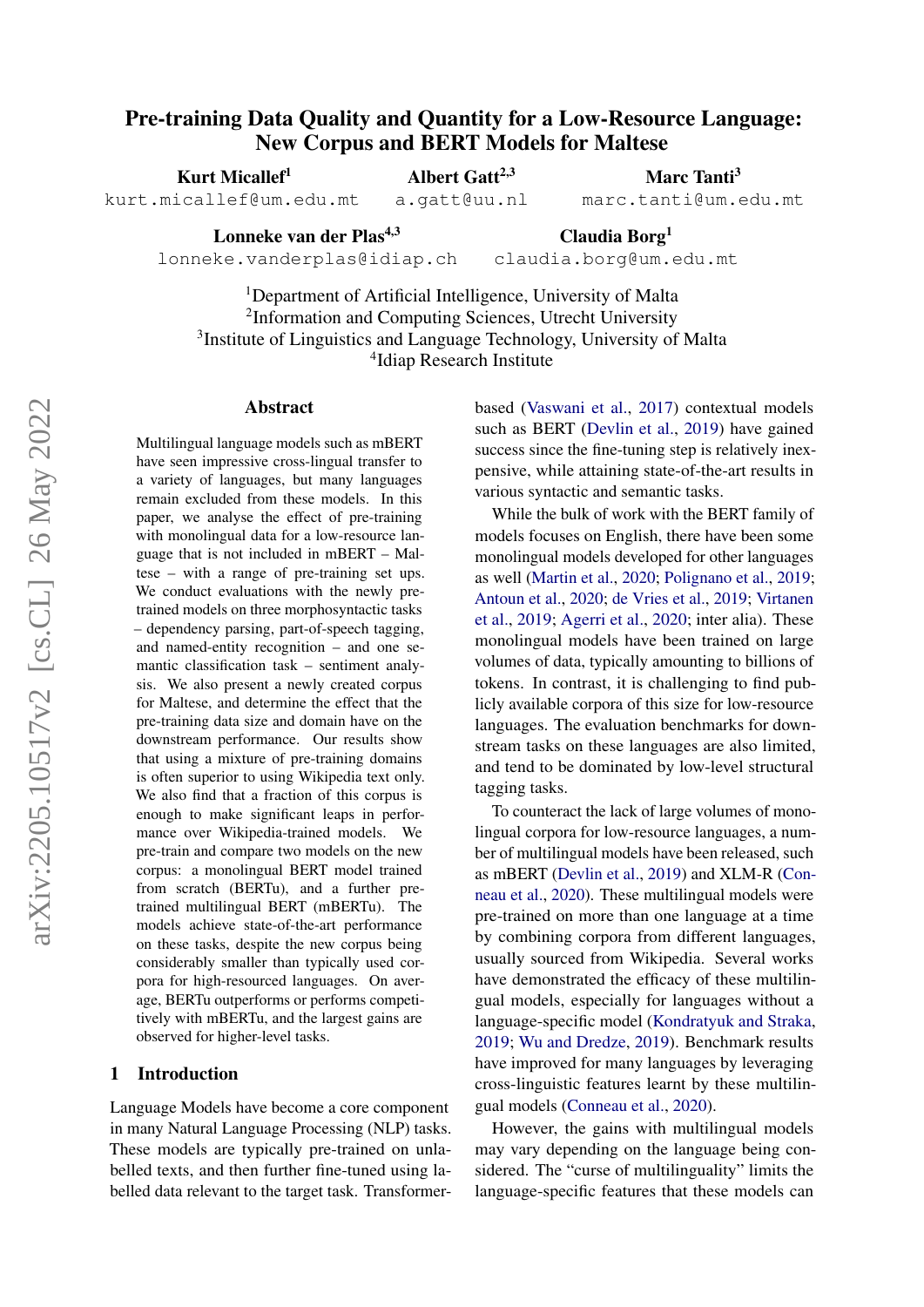learn, since the limited model capacity has to be shared between multiple languages [\(Conneau et al.,](#page-9-2) [2020\)](#page-9-2). Models such as mBERT use WordPiece tokenisation [\(Johnson et al.,](#page-9-4) [2017\)](#page-9-4), which splits words into various sub-tokens, thereby reducing the number of unknown tokens. However, the vocabulary representations for multilingual models tend to be sub-optimal for specific languages, because words tend to be split into a higher number of sub-tokens [\(Rust et al.,](#page-10-5) [2021\)](#page-10-5). Moreover, these models may still be biased in favour of overrepresenting sub-tokens common to a certain subset of languages over others. Due to the data imbalance across languages, lower-resourced languages tend to be disadvantaged, as there is relatively less pre-training data available compared to the other languages considered in the multilingual model [\(Wu and Dredze,](#page-11-0) [2020\)](#page-11-0).

Apart from the tension between languages in a multilingual model, other factors are at play as well. Most prominently, many languages are never seen by these multilingual models [\(Muller et al.,](#page-10-6) [2021\)](#page-10-6), since these are typically trained on the largestavailable corpora (e.g. mBERT was pre-trained on the 104 languages with the greatest Wikipedia presence). Such criteria exclude many of the world's languages, including Maltese, the focus of this paper. This issue is exacerbated even further when the language uses a script which is either different to its closely related languages [\(Muller et al.,](#page-10-6) [2021\)](#page-10-6), or which is never seen during pre-training, thereby encoding most of the input with out-of-vocabulary tokens [\(Pfeiffer et al.,](#page-10-7) [2021\)](#page-10-7). In fact, [Muller et al.](#page-10-6) [\(2021\)](#page-10-6) show that the language transfer capability of a multilingual model to an unseen language is dependent on the degree to which the target language is related to languages already included in the multilingual model.

In this work we focus on the Maltese language, an official EU language spoken primarily in Malta and in some small communities around the world [\(Brincat,](#page-8-2) [2011\)](#page-8-2). It is the only Semitic language written exclusively with a Latin script, containing a few additional characters with diacritic marks  $(c,$  $\dot{g}$ ,  $\dot{h}$ ,  $\dot{z}$ ). The language also has strong influences from Romance languages such as Italian, as well as English. The Semitic influence is largely exhibited in the grammatical structure through complex morphological characteristics, whilst the non-Semitic aspect is predominantly observed in its vocabulary, with extensive lexical borrowing from Italian and

English.

In the context of NLP, Maltese is a low-resource language [\(Rosner and Borg,](#page-10-8) [2022\)](#page-10-8) and is not part of the languages covered by either mBERT or XLM-R. [Muller et al.](#page-10-6) [\(2021\)](#page-10-6) find that mBERT underperforms non-contextual baselines on Maltese, but benefits when pre-trained further on raw Maltese data. Similarly, [Chau et al.](#page-9-5) [\(2020\)](#page-9-5) further pre-train mBERT but impute the 99 unused tokens present in the model with language specific tokens, yielding better results. This confirms previous findings by [Wang et al.](#page-10-9) [\(2020\)](#page-10-9), who also extend mBERT's vocabulary to accommodate unseen languages, but do so by extending the vocabulary and model dimensionality, hence increasing its footprint.

Motivated by the limitations of existing multilingual models and the deficiency of publicly available corpora for Maltese, we set out to pre-train a new monolingual language model for Maltese and compare it to the alternative strategy of further pre-training an existing multilingual model. We study, in particular, the impact that the pre-training data size and domain has on the performance in downstream tasks. The main contributions of this work are as follows:

- 1. We develop a new corpus of Maltese text.
- 2. Using this new data, language models for Maltese are pre-trained.
- 3. We compare the newly pre-trained models and find that both models improve the state-of-theart on three structural tagging tasks – dependency parsing, part-of-speech tagging, and named-entity recognition – and one semantic classification task – sentiment analysis.
- 4. We demonstrate that in a low-resource setting, pre-training using text from varied domains is often superior to solely using Wikipedia, and that matching the domain to target task is beneficial when this is available.
- 5. We also provide an analysis on the effects of the pre-training size, shedding new light on how much pre-training data is needed to attain significant improvements in performance.

We make this new corpus, the newly pre-trained language models, and the code publicly available $<sup>1</sup>$  $<sup>1</sup>$  $<sup>1</sup>$ .</sup>

<span id="page-1-0"></span><sup>&</sup>lt;sup>1</sup>The corpus and the language models are available at the Hugging Face Hub at [https://huggingface.](https://huggingface.co/datasets/MLRS/korpus_malti) [co/datasets/MLRS/korpus\\_malti](https://huggingface.co/datasets/MLRS/korpus_malti), [https:](https://huggingface.co/MLRS/BERTu)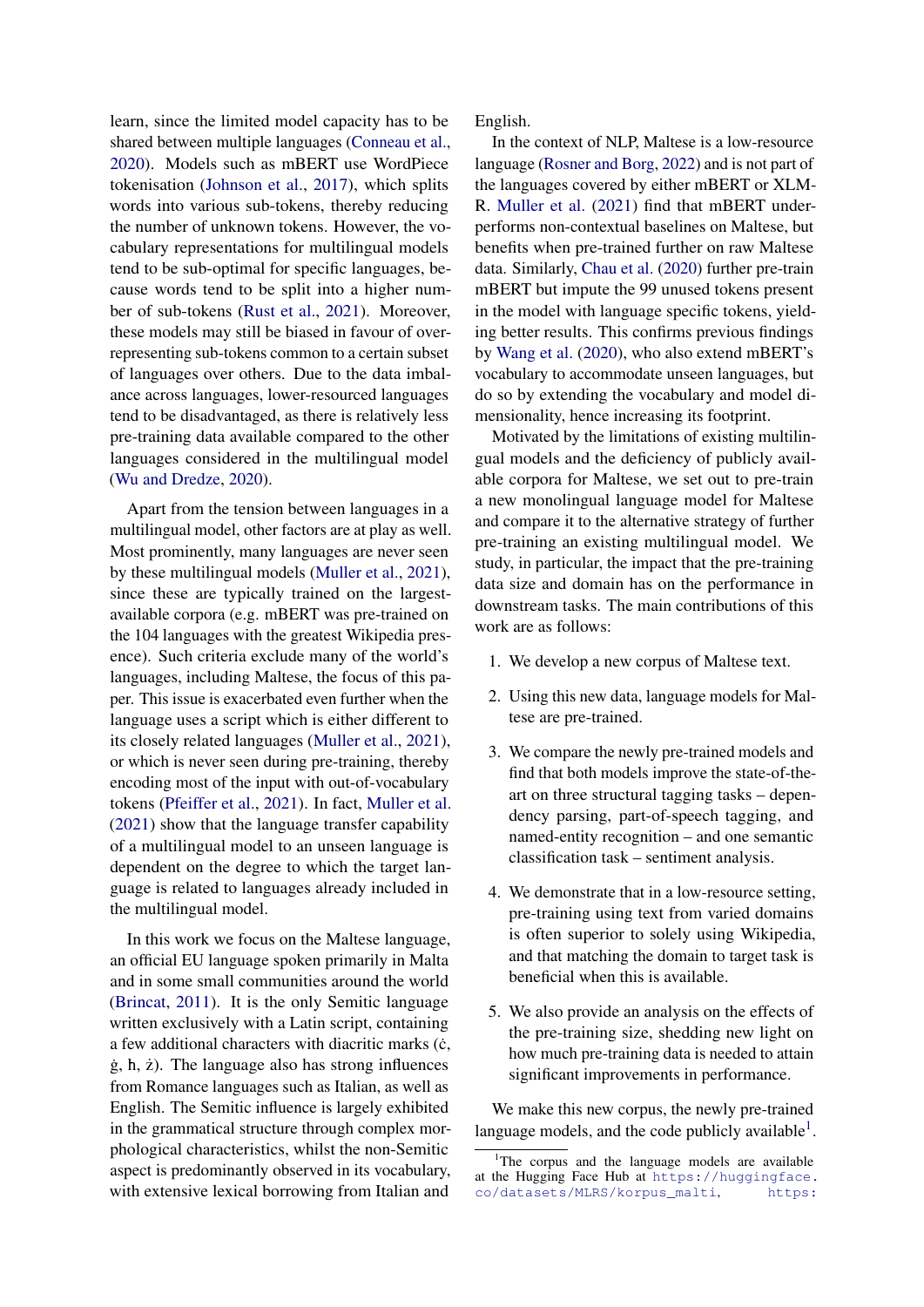# [2 Corpus](https://huggingface.co/MLRS/BERTu)

[In this work, we build a new unlabelled text corpus,](https://huggingface.co/MLRS/BERTu) which we call the **[Korpus Malti v4.0 \(KM\)](https://huggingface.co/MLRS/BERTu)**. This [builds on and extends an existing corpus, Korpus](https://huggingface.co/MLRS/BERTu) Malti  $v3.0^2$  $v3.0^2$ [, which is approximately half the size.](https://huggingface.co/MLRS/BERTu)

[Rather than scraping the web randomly for Mal](https://huggingface.co/MLRS/BERTu)[tese text, we collect text data from specific sources,](https://huggingface.co/MLRS/BERTu) [including both online and offline. Although this](https://huggingface.co/MLRS/BERTu) [does incur additional effort in data collection, and](https://huggingface.co/MLRS/BERTu) [results in a smaller dataset compared to large-scale](https://huggingface.co/MLRS/BERTu) [web-scraping initiatives, it has the benefit of result](https://huggingface.co/MLRS/BERTu)[ing in a less noisy dataset, while offering greater](https://huggingface.co/MLRS/BERTu) [control over sources. For comparison, the Maltese](https://huggingface.co/MLRS/BERTu) [portion of the OSCAR data \(Ortiz Suárez et al.,](https://huggingface.co/MLRS/BERTu) [2019\), which is sourced entirely from the web, con](https://huggingface.co/MLRS/BERTu)[tains texts which, to a native speaker, suggest that](https://huggingface.co/MLRS/BERTu) [they are automatically generated through the use of](https://huggingface.co/MLRS/BERTu) [a low-quality machine translation system, a com](https://huggingface.co/MLRS/BERTu)[mon pitfall of web-scraping for low-resource lan](https://huggingface.co/MLRS/BERTu)guages [\(Kreutzer et al.,](#page-9-6) [2022\). We also expect to](https://huggingface.co/MLRS/BERTu) [find a small proportion of code-switched texts, as](https://huggingface.co/MLRS/BERTu) [this is a pre-dominant phenomenon for Maltese](https://huggingface.co/MLRS/BERTu) [in domains such as social media or transcribed](https://huggingface.co/MLRS/BERTu) [speech. In addition, the data is separated into dif](https://huggingface.co/MLRS/BERTu)[ferent domains, and the source for each document](https://huggingface.co/MLRS/BERTu) [is available as part of the metadata. This allows](https://huggingface.co/MLRS/BERTu) [data users to select data subsets which are more](https://huggingface.co/MLRS/BERTu) [appropriate for their particular use-case, such as](https://huggingface.co/MLRS/BERTu) [domain-adaptive pre-training \(Lee et al.,](https://huggingface.co/MLRS/BERTu) [2019;](#page-9-7) [Gu](#page-9-8)[rurangan et al.,](#page-9-8) [2020; inter alia\), whilst enabling](https://huggingface.co/MLRS/BERTu) [tracing back to the original source, or omission in](https://huggingface.co/MLRS/BERTu) [case unforeseen ethical or privacy issues come to](https://huggingface.co/MLRS/BERTu) [light. In short, the goal was to build a good quality](https://huggingface.co/MLRS/BERTu) [training dataset, while avoiding at least some of](https://huggingface.co/MLRS/BERTu) [the pitfalls identified with opportunistic, web-scale](https://huggingface.co/MLRS/BERTu) [data initiatives \(Bender et al.,](https://huggingface.co/MLRS/BERTu) [2021;](#page-8-3) [Rogers,](#page-10-11) [2021\)](#page-10-11).

[Data is collected from a variety of sources, in](https://huggingface.co/MLRS/BERTu)[cluding online news sources, legal texts, transcripts](https://huggingface.co/MLRS/BERTu) [of speeches and debates, blogs, Wikipedia, etc. Be](https://huggingface.co/MLRS/BERTu)[fore texts are included in the corpus, we filter non-](https://huggingface.co/MLRS/BERTu)[Maltese sentences using language identification](https://huggingface.co/MLRS/BERTu) [using LiD \(Lui and Baldwin,](https://huggingface.co/MLRS/BERTu) [2014\)](#page-10-12), and perform [de-duplication using Onion \(Pomikálek,](https://huggingface.co/MLRS/BERTu) [2011\)](#page-10-13).

[The resulting data, split into 19 different do](https://huggingface.co/MLRS/BERTu)[mains, is summarised by Table](https://huggingface.co/MLRS/BERTu) [1.](#page-3-0)

[To the best of our knowledge, there is no corpus](https://huggingface.co/MLRS/BERTu) [of this size available for Maltese. We also note that](https://huggingface.co/MLRS/BERTu)

[//huggingface.co/MLRS/BERTu](https://huggingface.co/MLRS/BERTu), and [https:](https://huggingface.co/MLRS/mBERTu)<br>//huggingface.co/MLRS/mBERTu. The code is [//huggingface.co/MLRS/mBERTu](https://huggingface.co/MLRS/mBERTu). available at <https://github.com/MLRS/BERTu>.

this data is a significant increase over Wikipedia data, which is what is usually available and used in low-resource scenarios. The Wikipedia data makes up less than 1% of the entire corpus in terms of both tokens and sentences.

Despite this substantial increase in data, we emphasise that a corpus of under 500M tokens is still substantially smaller than is typically used for higher-resourced languages. For example, [De](#page-9-0)[vlin et al.](#page-9-0) [\(2019\)](#page-9-0) pre-train BERT using a combined corpus of 3.3B words for English (approximately 16GB). Larger models have since exceeded these pre-training sizes by a wide margin – for example, RoBERTa is pre-trained on 161GB of text [\(Liu](#page-9-9) [et al.,](#page-9-9) [2019\)](#page-9-9). Monolingual models for languages other than English, typically use smaller corpora than English models, but their size is still significantly larger than ours – for example AraBERT was pre-trained on a corpus of 24GB [\(Antoun et al.,](#page-8-0) [2020\)](#page-8-0) and BERTje was pre-trained on a corpus of 12GB [\(de Vries et al.,](#page-9-1) [2019\)](#page-9-1).

### <span id="page-2-1"></span>3 Language Models

Using this new corpus, two new language models are pre-trained for Maltese: a monolingual model (BERTu) and a multilingual model (mBERTu). In both cases, pre-training is performed using the Masked Language Modelling Objective (MLM) only, since the Next Sentence Prediction (NSP) objective was found to be detrimental to downstream performance [\(Joshi et al.,](#page-9-10) [2020;](#page-9-10) [Liu et al.,](#page-9-9) [2019\)](#page-9-9). Other than that, pre-training largely follows the pre-training setup of BERT [\(Devlin et al.,](#page-9-0) [2019\)](#page-9-0). This allows for a better comparison with already available models. The pre-training data from all domains is combined, shuffled, and split into 85% and 15% for training and validation sets respectively.

BERTu We pre-train a monolingual BERT model from scratch on the new unlabelled data, using the BERT $_{\text{BASE}}$  architecture with 12 transformer layers, a hidden size of 768, and 12 attention heads. The vocabulary is initialised with 52K tokens. Pre-training is done across 1M steps, with a sequence length of 128 for the first 90% of the steps and a sequence length of 512 for the remaining 10% steps. A batch size of 512 is used, which amounts to approximately 30 epochs in total, and a warmup of 1% of the total number of steps. We use mixed-precision training to ease memory requirements. Training was performed on 8 A100 GPUs for the first 90% steps and 16 A100 GPUs

<span id="page-2-0"></span><sup>&</sup>lt;sup>2</sup>See: <https://mlrs.research.um.edu.mt>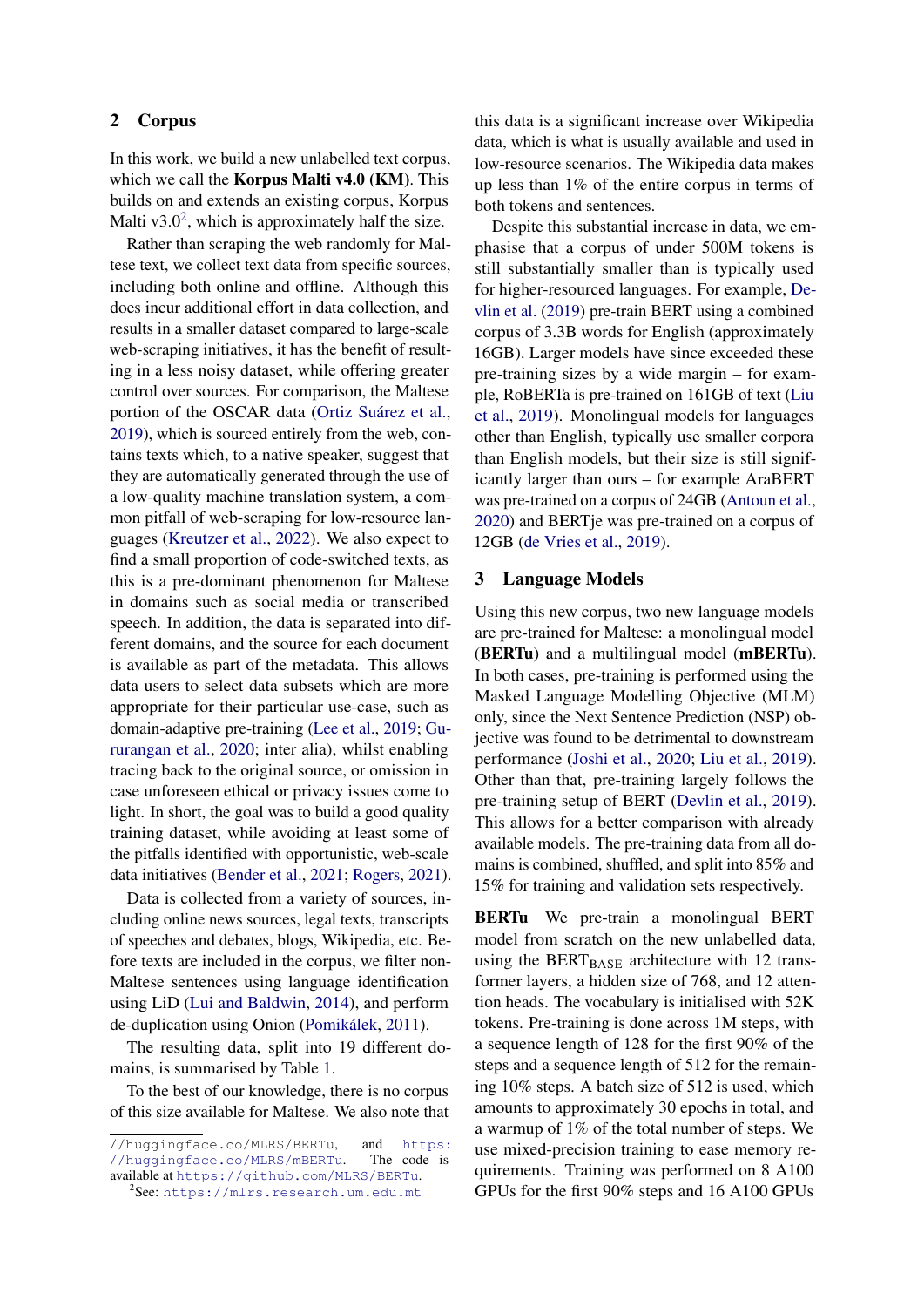<span id="page-3-0"></span>

| data subset        | documents      | sentences | tokens      | size     |
|--------------------|----------------|-----------|-------------|----------|
| belles_lettres     | 195            | 299762    | 4454906     | 21.82MB  |
| blogs              | 25436          | 807628    | 14562039    | 74.45MB  |
| comics             | 62             | 2413      | 44768       | 233.22KB |
| court              | 2663           | 694227    | 11881638    | 61.91MB  |
| eu_docs            | 2974           | 5099564   | 135811945   | 773.25MB |
| government_gazette | 2974           | 1881034   | 39771556    | 203.61MB |
| gov_docs           | 272            | 120209    | 1900842     | 10.79MB  |
| law_eu             | 71             | 4433235   | 98 582 031  | 541.13MB |
| law_mt             | 2596           | 401118    | 7631651     | 38.84MB  |
| legal              | 3              | 4784      | 83581       | 490.67MB |
| nonfiction         | 2177           | 208763    | 3902436     | 20.01MB  |
| parliament         | 6198           | 3935906   | 82 294 520  | 433.09MB |
| press_eu           | 5483           | 413317    | 9774919     | 55.73MB  |
| press_mt           | 46782          | 713886    | 17679904    | 93.15MB  |
| speeches           | 62             | 2067      | 51259       | 286.63MB |
| theses             | 19             | 11545     | 310243      | 1.63MB   |
| umlib_oar          | 11688          | 963606    | 21 235 949  | 106.11MB |
| web_general        | $\overline{2}$ | 685873    | 14741525    | 75.22MB  |
| wiki               | 3469           | 79134     | 1885661     | 9.73MB   |
| all                | 131429         | 20758071  | 466 601 373 | 2.52GB   |

Table 1: Korpus Malti v4.0 corpus distribution. *belles\_lettres* is largely composed of literary works; the *government\_gazzette* consists of text from the official newsletter of the Maltese government; *umlib\_oar* is a miscellaneous collection of previously published non-fiction texts, available in the public domain via the University of Malta Library Open Access Repository.

for the remaining 10% steps, taking approximately 53 hours.

mBERTu Similar to [Chau et al.](#page-9-5) [\(2020\)](#page-9-5) and [Muller et al.](#page-10-6) [\(2021\)](#page-10-6) we also pre-train mBERT further on Maltese. Since the embedding weights are not randomly initialised, as is the case for the monolingual model, we follow [Rust et al.](#page-10-5) [\(2021\)](#page-10-5) and pre-train for 250K steps. A sequence length of 512 is used throughout, keeping the rest of the hyper-parameters the same as the monolingual pretraining. To better fit the Maltese language, the mBERT vocabulary is augmented with Maltese tokens following the procedure from [Chau et al.](#page-9-5) [\(2020\)](#page-9-5), by replacing the unused tokens reserved in the original vocabulary. Specifically, we train a tokeniser with a vocabulary size of 5 000 tokens on the data and choose the set of 99 tokens which reduce the number of [UNK] tokens the most in the target data. Training was performed on 32 A100 GPUs, and took around 46 hours to complete.

### <span id="page-3-1"></span>4 Evaluation

An evaluation for the language models described in Section [3](#page-2-1) is presented here. mBERT without any additional pre-training is used as one of the baselines. In addition, we pre-train two language models on the Maltese Wikipedia data as additional baselines. This allows us to analyse the limitations that could be faced when following the common practice of using Wikipedia data, for the specific case of low-resource languages with a comparatively small Wikipedia footprint.

Following the same setup of the main models, a monolingual model (BERTu Wiki) and a multilingual model (mBERTu Wiki) are pre-trained. The same hyper-parameters described in Section [3](#page-2-1) are used, but the batch size and number of steps are decreased to prevent overfitting due to the smaller data size. To this end, the batch size is set to 64 and the total number of steps set to 30 500 and 7 600 steps for the monolingual and multilingual models, respectively. This was deemed appropriate since it would amount to the same number of epochs as the models pre-trained on the entire corpus.

# 4.1 Tasks

The language models are fine-tuned on the following downstream tasks. A summary of the datasets and fine-tuning architectures used is given below.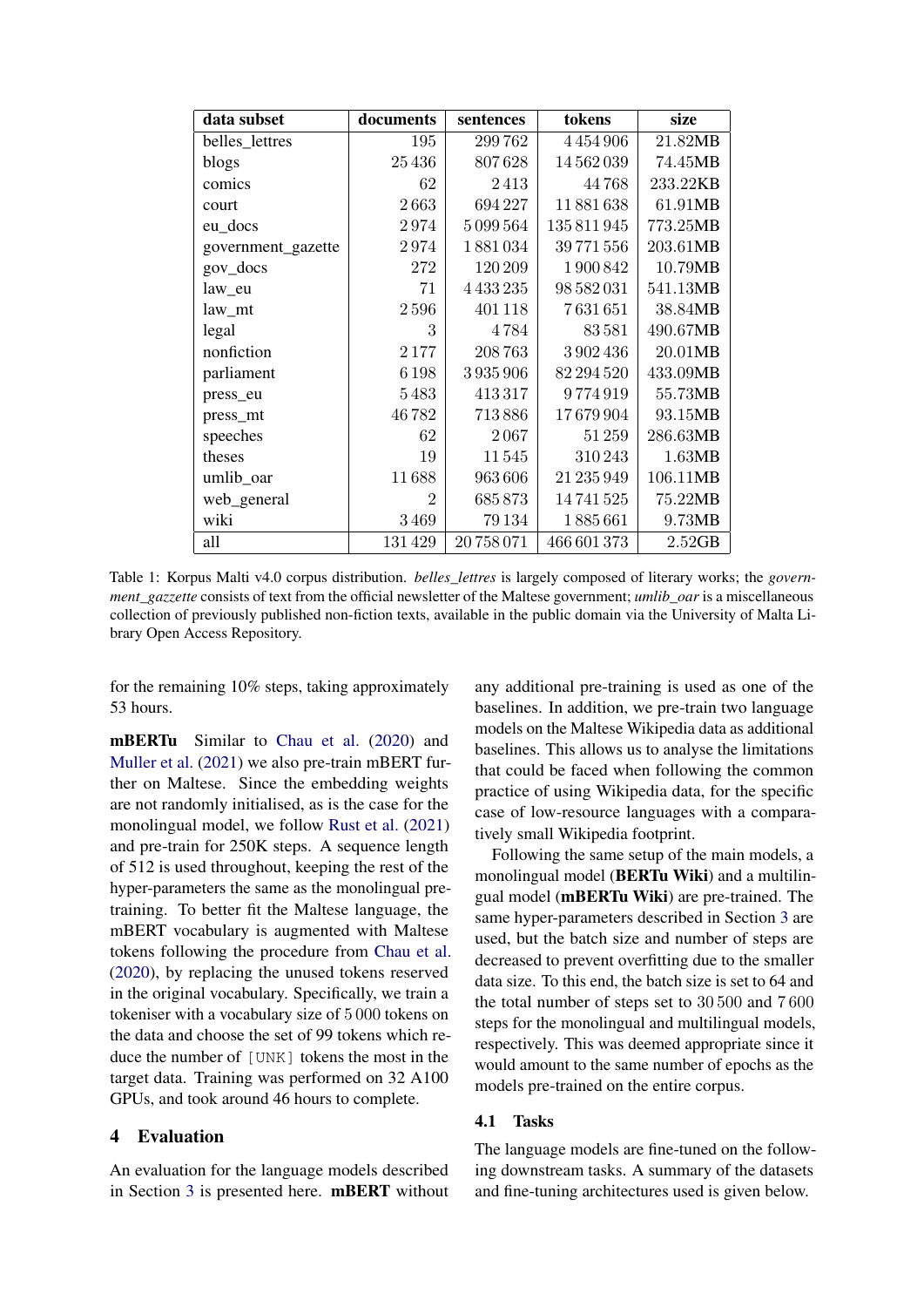Dependency Parsing (DP) The Maltese Univer-sal Dependencies Treebank (MUDT) (Čéplö, [2018\)](#page-8-4) is used for this task using the provided training, validation, and testing splits. The data is composed of 2 074 human-annotated sentences from 4 different high-level domains. Similar to [Chau](#page-9-5) [et al.](#page-9-5) [\(2020\)](#page-9-5), [Muller et al.](#page-10-6) [\(2021\)](#page-10-6), and [Chau and](#page-9-11) [Smith](#page-9-11) [\(2021\)](#page-9-11), we use a Biaffine graph-based prediction layer [\(Dozat and Manning,](#page-9-12) [2017\)](#page-9-12) and use the Labelled Attachment Score (LAS) as the main evaluation metric, but also report the Unlabelled Attachment Score (UAS).

Part-of-Speech Tagging (POS) The MLRS POS data [\(Gatt and](#page-9-13) Čéplö, [2013\)](#page-9-13), is used for this task. This data is composed of 6 167 humanannotated sentences – 426 of which overlap with the MUDT data ( $\check{C}$ éplö, [2018\)](#page-8-4) – and are stratified into 8 domains. We combine the data from the different domains, shuffle it, and split the data into 80%, 10%, and 10% for training, validation, and testing sets, respectively. The annotations are language-specific tags (using the XPOS scheme) and we follow the tag mapping in MUDT ( $\check{C}$ éplö, [2018\)](#page-8-4) to also produce tags in the Universal Part of Speech tagset (UPOS). To evaluate tagging with these two tagsets, we use a linear layer, and use accuracy as the evaluation metric.

Named-Entity Recognition (NER) The Maltese annotations for the WikiAnn data [\(Pan et al.,](#page-10-14) [2017\)](#page-10-14) are used for this task, using the data splits from [Rahimi et al.](#page-10-15) [\(2019\)](#page-10-15). The data is made up of 300 sentences derived from Wikipedia. Following [Chau and Smith](#page-9-11) [\(2021\)](#page-9-11), a Conditional Random Field layer is used for this task, and we use F1 as the evaluation metric.

Sentiment Analysis (SA) We use the Maltese sentiment analysis dataset by [Martínez-García et al.](#page-10-16) [\(2021\)](#page-10-16), which is a collection of 815 sentences, using the provided training, validation, and testing splits. The texts in this data originate from comments on news articles and social media posts, and are a combination of two datasets from [Cortis and](#page-9-14) [Davis](#page-9-14) [\(2019\)](#page-9-14) and [Dingli and Sant](#page-9-15) [\(2016\)](#page-9-15). A linear prediction layer is used, and we use the macroaveraged F1 score as the evaluation metric.

We largely use the hyper-parameters from [Chau](#page-9-11) [and Smith](#page-9-11) [\(2021\)](#page-9-11), but optimise the learning rate, batch size, and dropout on the validation set of each task. Table [2](#page-4-0) shows the chosen hyper-parameters. Fine-tuning is performed for at most 200 epochs,

<span id="page-4-0"></span>

| Name                            | DP  | POS - | <b>NER</b> | <b>SA</b> |
|---------------------------------|-----|-------|------------|-----------|
| Learning Rate $\vert$ 5e-4 5e-4 |     |       | $5e-4$     | $1e-4$    |
| <b>Batch Size</b>               | 128 | 128   | 64         | 32        |
| Dropout                         | 0.3 | 0.3   | 0.2        | 0.5       |

Table 2: Fine-tuning hyper-parameters

with an early stopping of 20 epochs on the validation set.

#### <span id="page-4-2"></span>4.2 Results

The results on all tasks are summarised in Table [3.](#page-5-0) Consistent with the results reported by [Muller et al.](#page-10-6) [\(2021\)](#page-10-6) and [Chau and Smith](#page-9-11) [\(2021\)](#page-9-11), BERTu Wiki generally underperforms mBERT, and mBERTu Wiki performs better than mBERT. Whilst they show this for Dependency Parsing, Part-of-Speech tagging, and Named Entity Recognition, we demonstrate that this also holds for Sentiment Analysis.

Our baseline results diverge slightly from previous results on the Named-Entity Recognition task, where BERTu Wiki performs slightly better than mBERT. We suspect that this is due to a slightly different pre-training setup than that used by [Muller](#page-10-6) [et al.](#page-10-6)  $(2021)$  and [Chau and Smith](#page-9-11)  $(2021)^3$  $(2021)^3$ , but we analyse this further in Section [5.1.](#page-5-1) However, these results remain consistent with regards to BERTu Wiki not performing as well as mBERTu Wiki.

Both language models pre-trained with the KM data perform significantly better than all the other baselines, on all tasks except for Named-Entity Recognition, where the trend is similar, but does not reach statistical significance. This underlines the value of this new corpus. When compared to the Wikipedia language models, the most noticeable improvements can be seen between the BERTu models, across all tasks. A more detailed analysis on this is presented in Section [5.2,](#page-6-0) but intuitively this finding makes sense since mBERTu models are exposed to significantly more data, making them less specific to Maltese.

The gap in performance between the BERTu and mBERTu models is much less for the KM pretrained models than it is for the Wikipedia pretrained models. In fact, on average, the BERTu KM model performs better than the mBERTu KM model on all tasks except Part-of-Speech tagging.

<span id="page-4-1"></span> $3$ [Muller et al.](#page-10-6) [\(2021\)](#page-10-6) pre-train for at most 10 epochs whilst [Chau and Smith](#page-9-11) [\(2021\)](#page-9-11) pre-train for at most 20 epochs (choosing the best performing model on based on the validation set). Both use a smaller-sized BERT architecture with 6 layers and pre-train with a maximum sequence length of 128.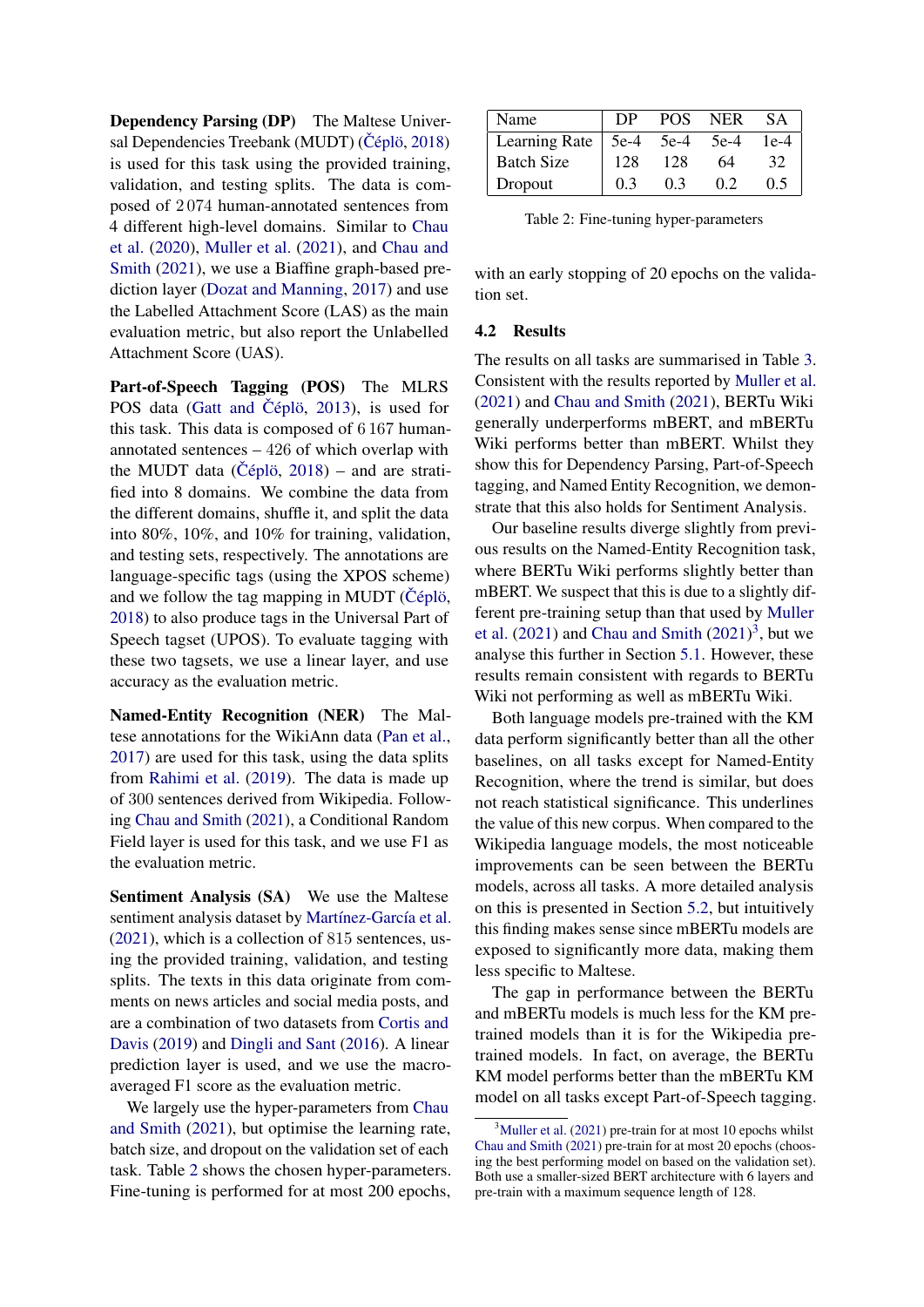<span id="page-5-0"></span>

| Data                       | Model        | <b>UAS</b>        | LAS               |                              | Data      | Model        | span F1           |
|----------------------------|--------------|-------------------|-------------------|------------------------------|-----------|--------------|-------------------|
| Wiki                       | <b>BERTu</b> | $80.95 \pm 0.25$  | $74.16 \pm 0.20$  |                              | Wiki      | <b>BERTu</b> | $67.96 \pm 2.20$  |
|                            | mBERTu       | $88.74 \pm 0.11$  | $82.59 \pm 0.19$  |                              |           | mBERTu       | $*85.01 \pm 2.92$ |
| N/A                        | mBERT        | $84.83 \pm 0.31$  | $77.22 \pm 0.34$  |                              | N/A       | mBERT        | $65.41 \pm 2.06$  |
| KM                         | <b>BERTu</b> | $92.31 \pm 0.15$  | $88.14 \pm 0.21$  |                              | <b>KM</b> | <b>BERTu</b> | $86.77 \pm 3.55$  |
|                            | mBERTu       | $*92.10 \pm 0.14$ | $*87.87 \pm 0.18$ |                              |           | mBERTu       | $*86.60 \pm 2.49$ |
| (a) Dependency Parsing     |              |                   |                   | (b) Named Entity Recognition |           |              |                   |
| Data                       | Model        | <b>UPOS</b>       | <b>XPOS</b>       |                              | Data      | Model        | macro-F1          |
| Wiki                       | <b>BERTu</b> | $97.27 \pm 0.11$  | $97.01 \pm 0.07$  |                              | Wiki      | <b>BERTu</b> | $53.95 \pm 2.70$  |
|                            | mBERTu       | $97.95 \pm 0.13$  | $97.83 \pm 0.08$  |                              |           | mBERTu       | $56.05 \pm 3.24$  |
| N/A                        | mBERT        | $97.26 \pm 0.15$  | $97.20 \pm 0.14$  |                              | N/A       | mBERT        | $55.99 \pm 3.63$  |
| KM                         | <b>BERTu</b> | $98.58 \pm 0.02$  | $*98.54 \pm 0.03$ |                              | <b>KM</b> | <b>BERTu</b> | $78.96 \pm 1.95$  |
|                            | mBERTu       | $98.66 \pm 0.03$  | $98.58 \pm 0.04$  |                              |           | mBERTu       | $*76.79 \pm 1.79$ |
| (c) Part-of-Speech tagging |              |                   |                   | (d) Sentiment Analysis       |           |              |                   |

Table 3: Experimental results, grouped by the underlying language model and additional pre-training data used. All figures shown are the mean and standard deviations over 5 runs with different random seeds. The best performing models for each metric are bolded. Values marked with \* are not found to be significantly worse than the best model (using a 1-tailed *t*-test with a *p*-value = 0.05 with Bonferroni correction).

For Part-of-Speech tagging we also note that the baseline results are already quite high, probably due to the relatively larger labelled data, which may partially mask the effects of the KM models.

Overall, Sentiment Analysis is the task where the most gains are made with respect to the baselines. The KM-trained models are over 20 F1 points higher than the best performing baseline. This finding provides evidence that, unlike syntactic tasks, where structural information could potentially be shared across related clusters of languages, semantic tasks such as Sentiment Analysis will benefit much more from language-specific embeddings.

# 5 Analysis

In this section we build on the results presented in Section [4.2,](#page-4-2) and analyse the effect that the pretraining data has on performance on the downstream tasks.

# <span id="page-5-1"></span>5.1 Data Domain

In this subsection we take advantage of the fact that the data is stratified by domains. Here, we analyse the impact of pre-training using data from different domains, compared to a single domain, namely Wikipedia, which is commonly used in multilingual models and low-resource settings. For this purpose, we consider the BERTu Wiki and mBERTu Wiki baselines from Section [4](#page-3-1) as singledomain models. We compare them to language models pre-trained with the same amount of data

but from different domains, which are referred to as "Mixed" in this discussion.

We determine the size using the number of sentences, since this would directly effect the number of epochs and allows us to keep an identical pre-training setup as the Wikipedia-trained models. Since the Maltese Wikipedia data is composed of 79 134 sentences, the Mixed language models are also pre-trained with the same amount of sentences, split into training and validation sets as the Wikipedia models. A comparison of the downstream task performance for these language models is plotted in Figure [1.](#page-6-1)

At this small scale of data, both Wiki and Mixed mBERTu models consistently perform better than the mBERT models, owing to the multilingual representation power of these models. The Mixed models perform better than their Wikipedia counterparts on Part-of-Speech tagging and Sentiment Analysis. On Dependency Parsing, there is a slight improvement on the mBERTu model but a slight degradation on the BERTu model.

For Named-Entity Recognition, the Wikipedia models perform better than the Mixed ones. Since the dataset for this task originates from Wikipedia as well, this indicates that matching the pre-training data domain to the target domain boosts performance, supporting the findings by [Gururangan et al.](#page-9-8) [\(2020\)](#page-9-8). In fact, mBERTu Wiki surpasses mBERT, and proves to be a competitive baseline, as shown in Table [3b.](#page-5-0) On the other hand, mBERTu Mixed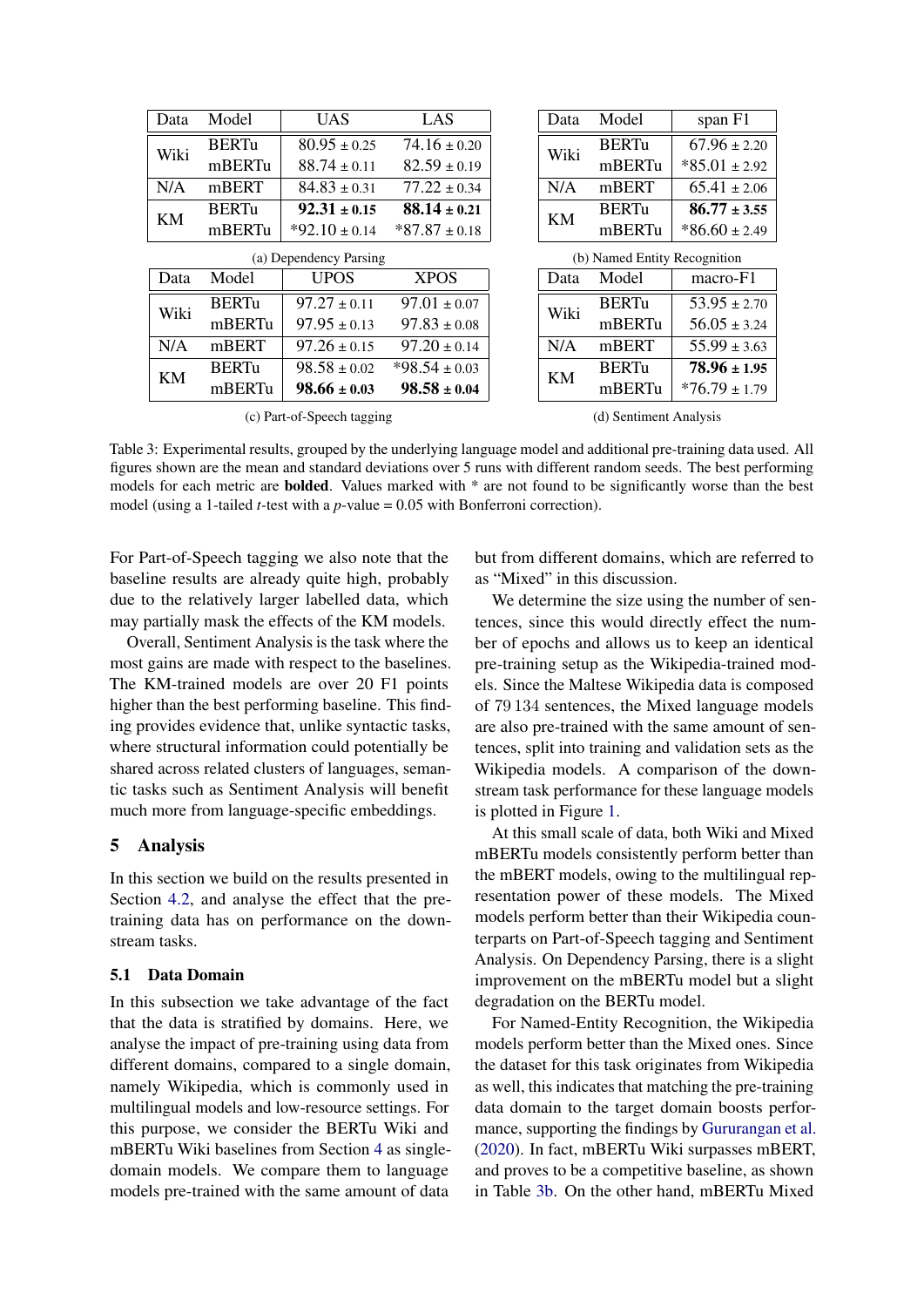<span id="page-6-1"></span>

Figure 1: Downstream task performance with different pre-training data domains. All values are the mean over 5 runs with different random seeds. The standard deviation is represented by the corresponding error bars and shaded area.

performs worse than mBERT.

The opposite is true for Sentiment Analysis, as BERTu Mixed turns out to be a more competitive baseline than mBERT. The improvement is so pronounced for this task that the BERTu Mixed model not only performs better than the BERTu Wiki counterpart, but also better than mBERTu Wiki. Even though this dataset contains texts exhibiting stylistic features expected in social media text, a mixture of domains is helpful, probably since Wikipedia texts tend to be quite structured and neutral in terms of the writing style and tone. The results on sentiment analysis suggest that pretraining on a diversity of domains contribute to more effective learning of features relevant to discourse semantic tasks, compared to tasks involving morpho-syntactic tagging. We leave further investigation of this, on a broader range of semanticallyoriented tasks, for future work.

Overall, these results emphasise the importance

of having pre-training data from sources close to the target data, even for low-resource settings.

### <span id="page-6-0"></span>5.2 Data Size

From Table [3,](#page-5-0) it is clear that the KM corpus translates to better performance on downstream tasks, regardless of whether a monolingual or a multilingual model is used. To better understand the relationship between the data size and performance, we pre-train several language models with varying data sizes.

We do this by fixing the desired data proportion and scaling the pre-training data to satisfy this proportion, keeping the original training and validation split. In tandem, the original 1M and 250K steps and batch size used in Section [3](#page-2-1) are scaled down with the data size to pre-train for the same number of epochs as the models with the entire data. Language models at 10% intervals are pretrained, with 100% being the original models from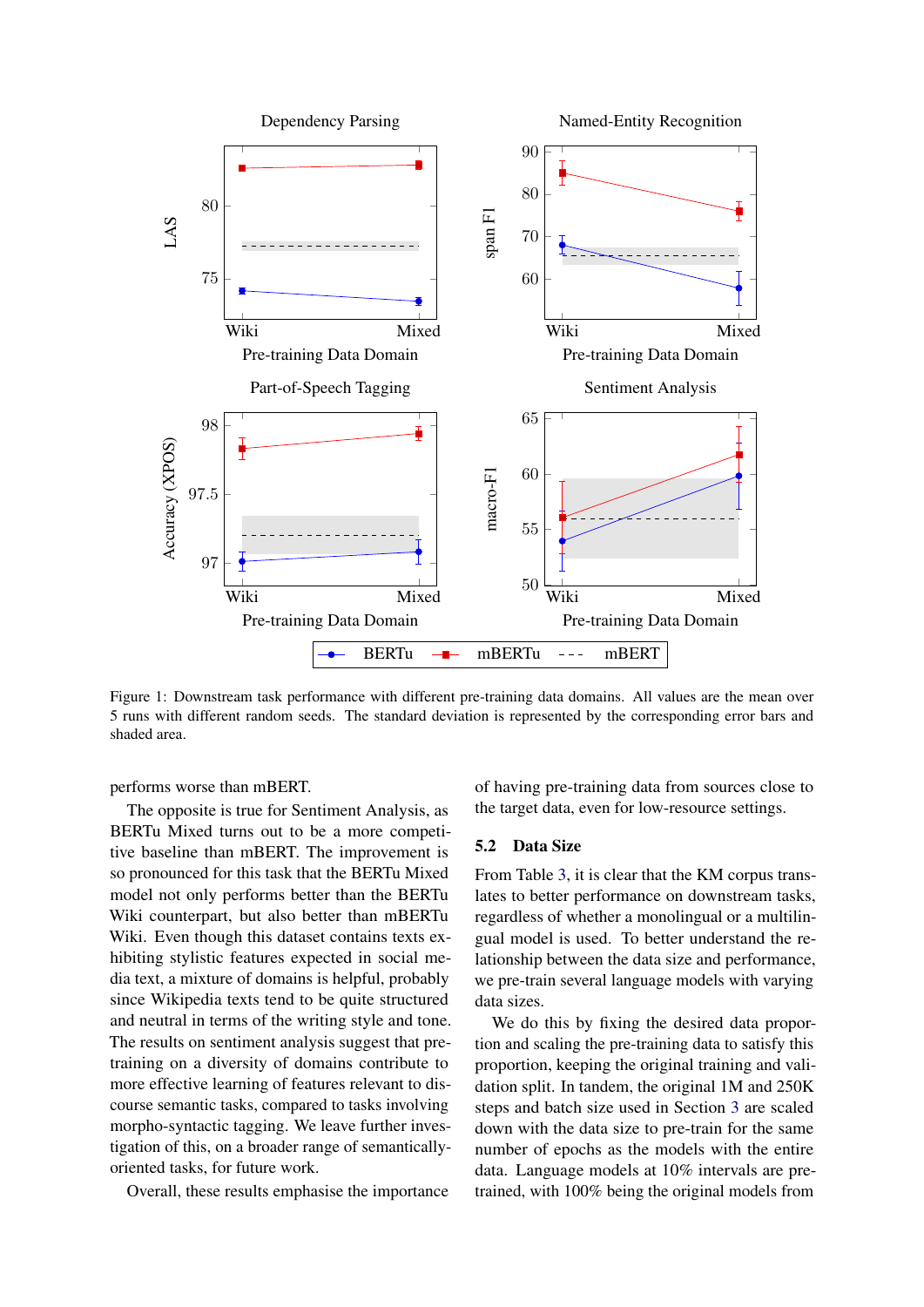<span id="page-7-0"></span>

Figure 2: Downstream task performance as the pre-training data size grows. All values are the mean over 5 runs with different random seeds. The standard deviation being represented by the corresponding shaded area.

Section [3.](#page-2-1) In this analysis, we also include the BERTu Mixed and mBERTu Mixed models from Section [5.1,](#page-5-1) which use 0.38% of the data, estimated as a proportion of sentences.

After pre-training, each language model is finetuned on each of the downstream tasks in the same setup considered in Section [4.](#page-3-1) These results are visualised in Figure [2.](#page-7-0)

As expected, the performance generally improves with more pre-training data. Surprisingly, the performance gap between the monolingual and multilingual models is drastically reduced with just 10% of the data. With this little data all configurations outperform mBERT. For Named-Entity Recognition this is also the case but it takes around 70% of the data for BERTu and mBERTu to start achieving very close performance.

It is also noticeable that the gradual increase is not monotonic, although it is more stable for Dependency Parsing and Part-of-Speech tagging. Suprisingly, BERTu with 70% of the data performs

better than with 100% of the data on Sentiment Analysis. Similarly, mBERTu with 50% of the data performs better than with 100% of the data on Named-Entity Recognition. One possible explanation may be due to the relationship between the number of steps and batch size chosen, but further investigation is warranted.

On Sentiment Analysis, BERTu is consistently better than mBERTu with 10% or more of the data, and is at times significantly better. This finding gives some evidence that monolingual representations seem better suited for fine-tuning on semantic tasks in a specific language.

## 6 Conclusion

In this work we analyse the impact of pre-training data on downstream task performance in a lowresource setting, specifically focusing on Maltese. We present a newly developed corpus of around 500M tokens, which allows us to study how the pre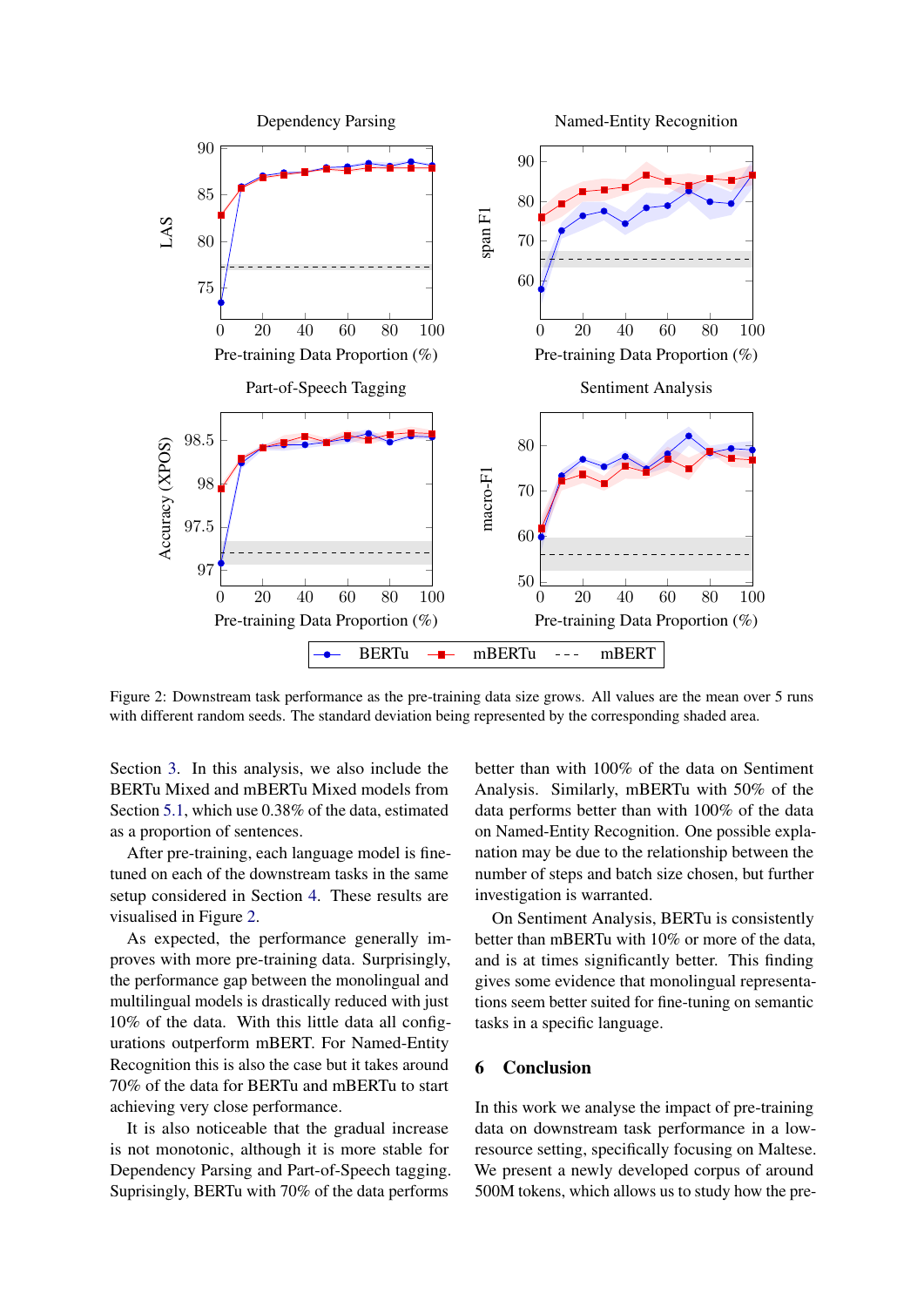training data size and domain translates in downstream performance differences. Using BERT as our architecture, we compare a monolingual language model, pre-trained from scratch, to a further pre-trained multilingual model, in a number of pretraining configurations. We conduct an evaluation on a both syntactic and semantic tasks.

In line with previous findings on domain pretraining [\(Gururangan et al.,](#page-9-8) [2020;](#page-9-8) inter alia), we find that matching the pre-training domain to the target task domain, results in improvements. Moreover, we demonstrate that pre-training language models with varied domains is often beneficial over pre-training solely with Wikipedia. These adjustments were in certain cases enough to surpass mBERT, underlining the importance of having pretraining data more suited to the target task, even at a small scale.

Whilst we show that further pre-training data does improve downstream performance, the gains are linear with exponential increases in data. In fact, substantial improvements are observed with a small proportion of the pre-training data, over language models trained with Wikipedia-sized data. This echoes the findings made by [Martin et al.](#page-10-1) [\(2020\)](#page-10-1) with a small pre-training subset, although our reduced data setup is considerably smaller.

Using the whole corpus, we also pre-train two new language models: BERTu, a monolingual BERT model, trained from scratch, and mBERTu, which is the result of further pre-training mBERT. These models demonstrate state-of-the-art results in Dependency Parsing, Part-of-Speech Tagging, Named-Entity Recognition, and Sentiment Analysis. Moreover, we show that in general, BERTu performs better than mBERTu, as well as other baselines. Through this, we also demonstrate that language-specific pre-training is most beneficial for higher-level tasks.

Despite these considerable improvements, the pre-training setups used in this work are as close as possible to the baselines, to allow for a more controlled comparison. Hence, in the future, we plan to experiment with more language-specific tuning to push the state-of-the-art even further.

Even though this new corpus will undoubtedly improve the state of resources available for Maltese, the language is by no means a highly-resourced one. The corpus we use is significantly smaller than typically used corpora for higher-resourced languages. We also remark that the quantity of labelled data is still scarce, and at times non-existent for certain tasks. Although we include a semantically-oriented task in our evaluation, future work should investigate the efficacy of these models in more complex Natural Language Understanding scenarios.

We make this corpus and the models publicly available to foster further work and improvements for various NLP applications for Maltese. We also hope that this work inspires work in other lowresource languages, since we show that the amount of data needed to achieve considerable improvements, does not need to be overly ambitious.

#### Acknowledgements

This work is partially funded by the Malta Digital Innovation Authority (MDIA) under the Malta AI Strategy Framework 2019. We also acknowledge LT-Bridge Project (GA 952194) and DFKI for access to the Virtual Laboratory. We are also grateful to the University of Malta Libraries for granting access to their digital open repository and to the many Maltese authors who gave permission for their work to be included in the Korpus Malti v4.0.

### **References**

- <span id="page-8-1"></span>Rodrigo Agerri, Iñaki San Vicente, Jon Ander Campos, Ander Barrena, Xabier Saralegi, Aitor Soroa, and Eneko Agirre. 2020. [Give your text representation](https://aclanthology.org/2020.lrec-1.588) [models some love: the case for Basque.](https://aclanthology.org/2020.lrec-1.588) In *Proceedings of the 12th Language Resources and Evaluation Conference*, pages 4781–4788, Marseille, France. European Language Resources Association.
- <span id="page-8-0"></span>Wissam Antoun, Fady Baly, and Hazem Hajj. 2020. [AraBERT: Transformer-based model for Arabic lan](https://aclanthology.org/2020.osact-1.2)[guage understanding.](https://aclanthology.org/2020.osact-1.2) In *Proceedings of the 4th Workshop on Open-Source Arabic Corpora and Processing Tools, with a Shared Task on Offensive Language Detection*, pages 9–15, Marseille, France. European Language Resource Association.
- <span id="page-8-3"></span>Emily M Bender, Timnit Gebru, Angelina McMillan-Major, and Shmargaret Shmitchell. 2021. On the Dangers of Stochastic Parrots: Can Language Models Be Too Big? In *Proceedings of the fourth ACM Conference on Fairness, Accountability, and Transparency (FAccT'21)*, Online. Association for Computing Machinery.
- <span id="page-8-2"></span>Joseph Brincat. 2011. *Maltese and other languages: A linguistic history of Malta*. Midsea Books, Malta.
- <span id="page-8-4"></span>Slavomír Čéplö. 2018. [Constituent order in Maltese: A](https://bulbul.sk/phd/Text/Slavomir_Ceplo-autoreferat.pdf) *[quantitative analysis](https://bulbul.sk/phd/Text/Slavomir_Ceplo-autoreferat.pdf)*. Ph.D. thesis, Charles University, Prague.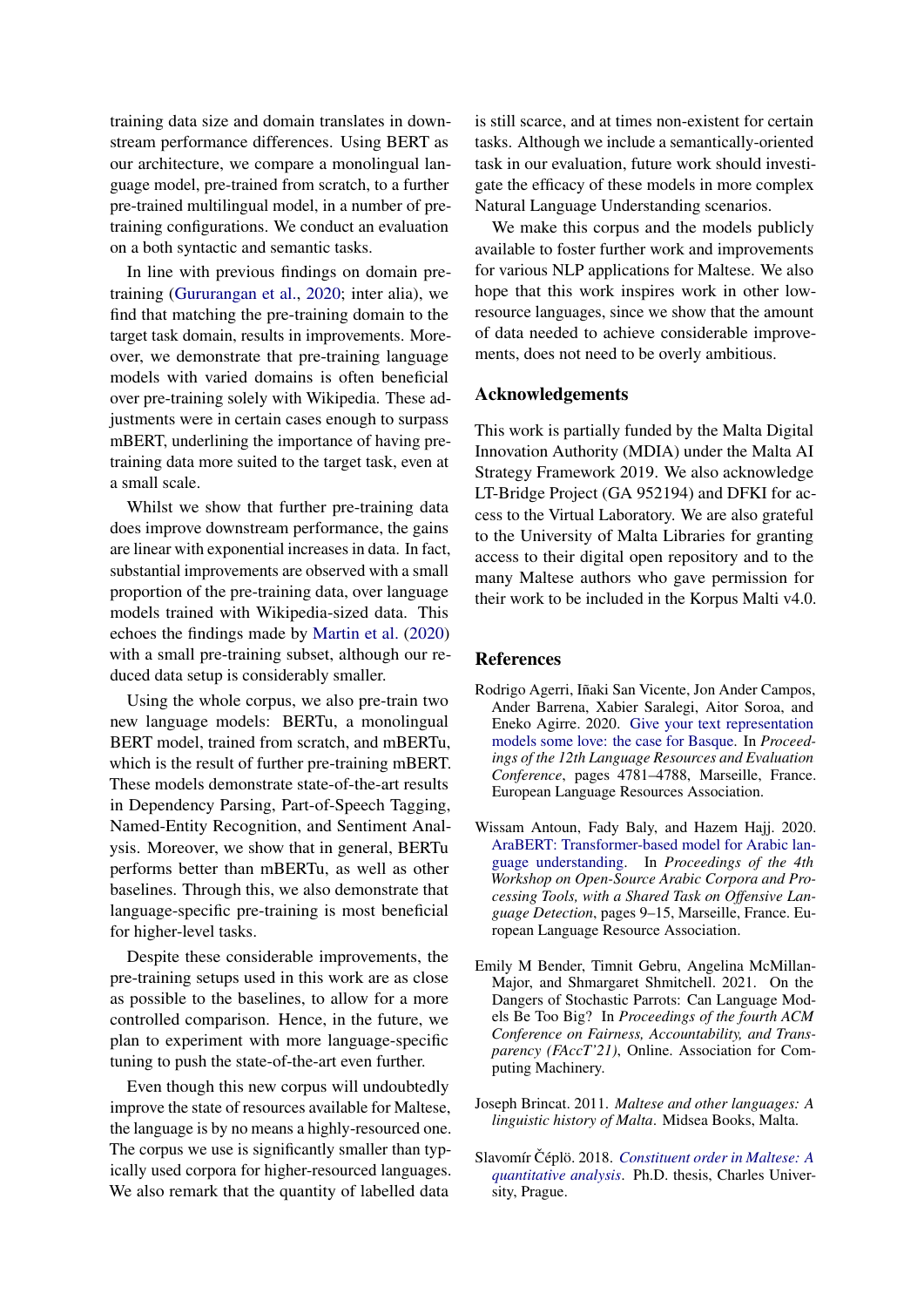- <span id="page-9-5"></span>Ethan C. Chau, Lucy H. Lin, and Noah A. Smith. 2020. [Parsing with multilingual BERT, a small corpus, and](https://doi.org/10.18653/v1/2020.findings-emnlp.118) [a small treebank.](https://doi.org/10.18653/v1/2020.findings-emnlp.118) In *Findings of the Association for Computational Linguistics: EMNLP 2020*, pages 1324–1334, Online. Association for Computational Linguistics.
- <span id="page-9-11"></span>Ethan C. Chau and Noah A. Smith. 2021. [Specializing](https://doi.org/10.18653/v1/2021.mrl-1.5) [multilingual language models: An empirical study.](https://doi.org/10.18653/v1/2021.mrl-1.5) In *Proceedings of the 1st Workshop on Multilingual Representation Learning*, pages 51–61, Punta Cana, Dominican Republic. Association for Computational Linguistics.
- <span id="page-9-2"></span>Alexis Conneau, Kartikay Khandelwal, Naman Goyal, Vishrav Chaudhary, Guillaume Wenzek, Francisco Guzmán, Edouard Grave, Myle Ott, Luke Zettlemoyer, and Veselin Stoyanov. 2020. [Unsupervised](https://doi.org/10.18653/v1/2020.acl-main.747) [cross-lingual representation learning at scale.](https://doi.org/10.18653/v1/2020.acl-main.747) In *Proceedings of the 58th Annual Meeting of the Association for Computational Linguistics*, pages 8440– 8451, Online. Association for Computational Linguistics.
- <span id="page-9-14"></span>Keith Cortis and Brian Davis. 2019. [A social opin](https://doi.org/10.18653/v1/D19-5547)[ion gold standard for the Malta government budget](https://doi.org/10.18653/v1/D19-5547) [2018.](https://doi.org/10.18653/v1/D19-5547) In *Proceedings of the 5th Workshop on Noisy User-generated Text (W-NUT 2019)*, pages 364–369, Hong Kong, China. Association for Computational Linguistics.
- <span id="page-9-1"></span>Wietse de Vries, Andreas van Cranenburgh, Arianna Bisazza, Tommaso Caselli, Gertjan van Noord, and Malvina Nissim. 2019. [BERTje: A dutch BERT](https://doi.org/10.48550/ARXIV.1912.09582) [model.](https://doi.org/10.48550/ARXIV.1912.09582)
- <span id="page-9-0"></span>Jacob Devlin, Ming-Wei Chang, Kenton Lee, and Kristina Toutanova. 2019. [BERT: Pre-training of](https://doi.org/10.18653/v1/N19-1423) [deep bidirectional transformers for language under](https://doi.org/10.18653/v1/N19-1423)[standing.](https://doi.org/10.18653/v1/N19-1423) In *Proceedings of the 2019 Conference of the North American Chapter of the Association for Computational Linguistics: Human Language Technologies, Volume 1 (Long and Short Papers)*, pages 4171–4186, Minneapolis, Minnesota. Association for Computational Linguistics.
- <span id="page-9-15"></span>Alexei Dingli and Nicole Sant. 2016. [Sentiment analy](https://www.thinkmind.org/articles/semapro_2016_1_40_30007.pdf)[sis on Maltese using machine learning.](https://www.thinkmind.org/articles/semapro_2016_1_40_30007.pdf) In *The Tenth International Conference on Advances in Semantic Processing (SEMAPRO 2016)*, pages 21–25.
- <span id="page-9-12"></span>Timothy Dozat and Christopher D. Manning. 2017. [Deep biaffine attention for neural dependency pars](https://openreview.net/forum?id=Hk95PK9le)[ing.](https://openreview.net/forum?id=Hk95PK9le) In *5th International Conference on Learning Representations, ICLR 2017, Toulon, France, April 24-26, 2017, Conference Track Proceedings*. Open-Review.net.
- <span id="page-9-13"></span>Albert Gatt and Slavomír Čéplö. 2013. [Digital Corpora](https://www.bulbul.sk/writings/CL2013-expanded-abstract-AG_SC.pdf) [and Other Electronic Resources for Maltese.](https://www.bulbul.sk/writings/CL2013-expanded-abstract-AG_SC.pdf) In *Proceedings of the International Conference on Corpus Linguistics*, pages 96–97. UCREL, Lancaster, UK.
- <span id="page-9-8"></span>Suchin Gururangan, Ana Marasović, Swabha Swayamdipta, Kyle Lo, Iz Beltagy, Doug Downey,

and Noah A. Smith. 2020. [Don't stop pretraining:](https://doi.org/10.18653/v1/2020.acl-main.740) [Adapt language models to domains and tasks.](https://doi.org/10.18653/v1/2020.acl-main.740) In *Proceedings of the 58th Annual Meeting of the Association for Computational Linguistics*, pages 8342–8360, Online. Association for Computational Linguistics.

- <span id="page-9-4"></span>Melvin Johnson, Mike Schuster, Quoc V. Le, Maxim Krikun, Yonghui Wu, Zhifeng Chen, Nikhil Thorat, Fernanda Viégas, Martin Wattenberg, Greg Corrado, Macduff Hughes, and Jeffrey Dean. 2017. [Google's](https://doi.org/10.1162/tacl_a_00065) [multilingual neural machine translation system: En](https://doi.org/10.1162/tacl_a_00065)[abling zero-shot translation.](https://doi.org/10.1162/tacl_a_00065) *Transactions of the Association for Computational Linguistics*, 5:339–351.
- <span id="page-9-10"></span>Mandar Joshi, Danqi Chen, Yinhan Liu, Daniel S. Weld, Luke Zettlemoyer, and Omer Levy. 2020. [SpanBERT: Improving pre-training by representing](https://doi.org/10.1162/tacl_a_00300) [and predicting spans.](https://doi.org/10.1162/tacl_a_00300) *Transactions of the Association for Computational Linguistics*, 8:64–77.
- <span id="page-9-3"></span>Dan Kondratyuk and Milan Straka. 2019. [75 lan](https://doi.org/10.18653/v1/D19-1279)[guages, 1 model: Parsing Universal Dependencies](https://doi.org/10.18653/v1/D19-1279) [universally.](https://doi.org/10.18653/v1/D19-1279) In *Proceedings of the 2019 Conference on Empirical Methods in Natural Language Processing and the 9th International Joint Conference on Natural Language Processing (EMNLP-IJCNLP)*, pages 2779–2795, Hong Kong, China. Association for Computational Linguistics.
- <span id="page-9-6"></span>Julia Kreutzer, Isaac Caswell, Lisa Wang, Ahsan Wahab, Daan van Esch, Nasanbayar Ulzii-Orshikh, Allahsera Tapo, Nishant Subramani, Artem Sokolov, Claytone Sikasote, Monang Setyawan, Supheakmungkol Sarin, Sokhar Samb, Benoît Sagot, Clara Rivera, Annette Rios, Isabel Papadimitriou, Salomey Osei, Pedro Ortiz Suarez, Iroro Orife, Kelechi Ogueji, Andre Niyongabo Rubungo, Toan Q. Nguyen, Mathias Müller, André Müller, Shamsuddeen Hassan Muhammad, Nanda Muhammad, Ayanda Mnyakeni, Jamshidbek Mirzakhalov, Tapiwanashe Matangira, Colin Leong, Nze Lawson, Sneha Kudugunta, Yacine Jernite, Mathias Jenny, Orhan Firat, Bonaventure F. P. Dossou, Sakhile Dlamini, Nisansa de Silva, Sakine Çabuk Ballı, Stella Biderman, Alessia Battisti, Ahmed Baruwa, Ankur Bapna, Pallavi Baljekar, Israel Abebe Azime, Ayodele Awokoya, Duygu Ataman, Orevaoghene Ahia, Oghenefego Ahia, Sweta Agrawal, and Mofetoluwa Adeyemi. 2022. [Quality at a glance: An au](https://doi.org/10.1162/tacl_a_00447)[dit of web-crawled multilingual datasets.](https://doi.org/10.1162/tacl_a_00447) *Transactions of the Association for Computational Linguistics*, 10:50–72.
- <span id="page-9-7"></span>Jinhyuk Lee, Wonjin Yoon, Sungdong Kim, Donghyeon Kim, Sunkyu Kim, Chan Ho So, and Jaewoo Kang. 2019. [BioBERT: a pre](https://doi.org/10.1093/bioinformatics/btz682)[trained biomedical language representation model](https://doi.org/10.1093/bioinformatics/btz682) [for biomedical text mining.](https://doi.org/10.1093/bioinformatics/btz682) *Bioinformatics*, 36(4):1234–1240.
- <span id="page-9-9"></span>Yinhan Liu, Myle Ott, Naman Goyal, Jingfei Du, Mandar Joshi, Danqi Chen, Omer Levy, Mike Lewis, Luke Zettlemoyer, and Veselin Stoyanov. 2019.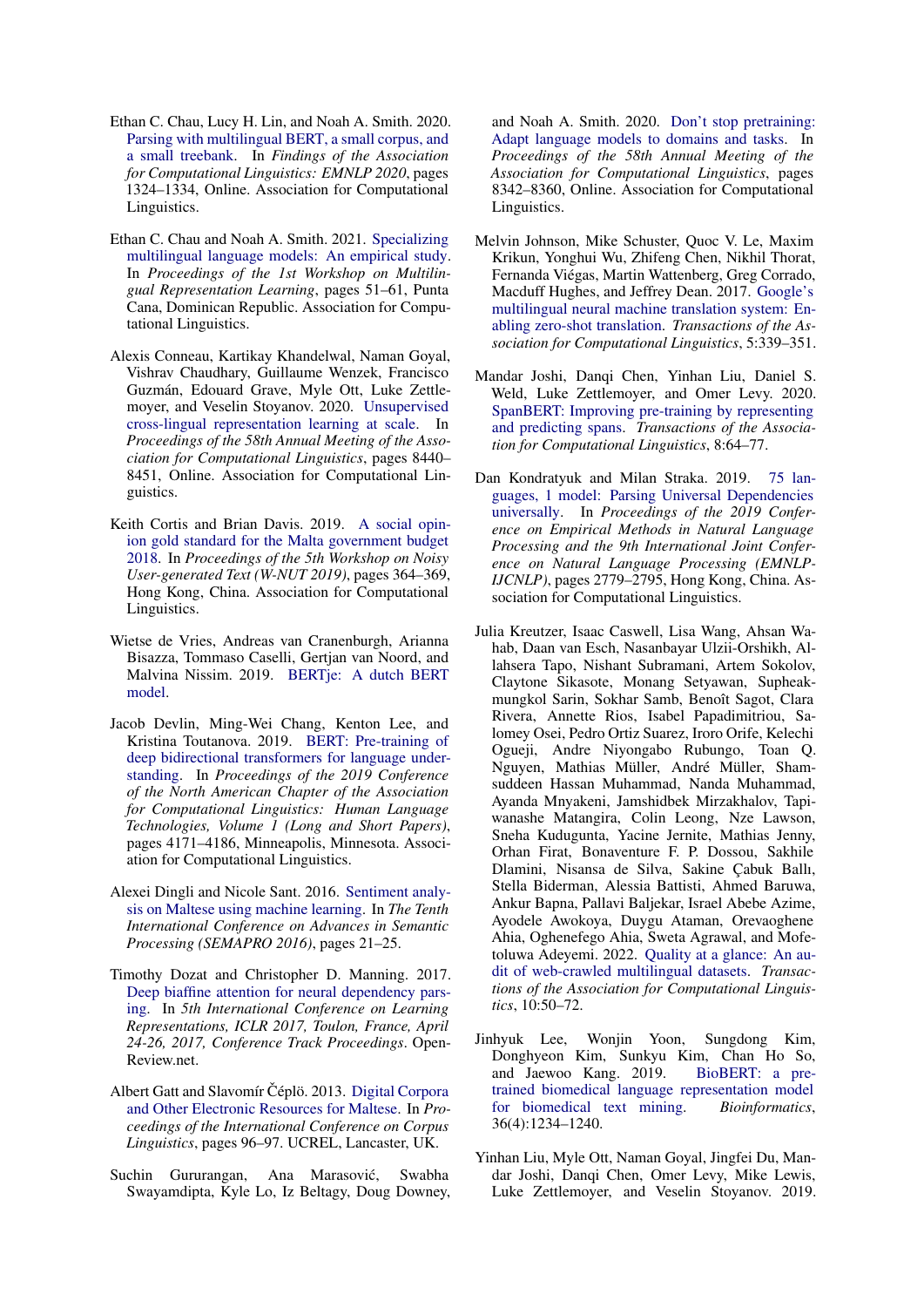[RoBERTa: A robustly optimized BERT pretraining](http://arxiv.org/abs/1907.11692) [approach.](http://arxiv.org/abs/1907.11692) *CoRR*, abs/1907.11692.

- <span id="page-10-12"></span>Marco Lui and Timothy Baldwin. 2014. [Accurate lan](https://doi.org/10.3115/v1/W14-1303)[guage identification of Twitter messages.](https://doi.org/10.3115/v1/W14-1303) In *Proceedings of the 5th Workshop on Language Analysis for Social Media (LASM)*, pages 17–25, Gothenburg, Sweden. Association for Computational Linguistics.
- <span id="page-10-1"></span>Louis Martin, Benjamin Muller, Pedro Javier Ortiz Suárez, Yoann Dupont, Laurent Romary, Éric de la Clergerie, Djamé Seddah, and Benoît Sagot. 2020. [CamemBERT: a tasty French language model.](https://doi.org/10.18653/v1/2020.acl-main.645) In *Proceedings of the 58th Annual Meeting of the Association for Computational Linguistics*, pages 7203–7219, Online. Association for Computational Linguistics.
- <span id="page-10-16"></span>Antonio Martínez-García, Toni Badia, and Jeremy Barnes. 2021. [Evaluating morphological typology](https://doi.org/10.18653/v1/2021.acl-long.244) [in zero-shot cross-lingual transfer.](https://doi.org/10.18653/v1/2021.acl-long.244) In *Proceedings of the 59th Annual Meeting of the Association for Computational Linguistics and the 11th International Joint Conference on Natural Language Processing (Volume 1: Long Papers)*, pages 3136–3153, Online. Association for Computational Linguistics.
- <span id="page-10-6"></span>Benjamin Muller, Antonios Anastasopoulos, Benoît Sagot, and Djamé Seddah. 2021. [When being un](https://doi.org/10.18653/v1/2021.naacl-main.38)[seen from mBERT is just the beginning: Handling](https://doi.org/10.18653/v1/2021.naacl-main.38) [new languages with multilingual language models.](https://doi.org/10.18653/v1/2021.naacl-main.38) In *Proceedings of the 2021 Conference of the North American Chapter of the Association for Computational Linguistics: Human Language Technologies*, pages 448–462, Online. Association for Computational Linguistics.
- <span id="page-10-10"></span>Pedro Javier Ortiz Suárez, Benoît Sagot, and Laurent Romary. 2019. [Asynchronous pipelines for pro](https://doi.org/10.14618/ids-pub-9021)[cessing huge corpora on medium to low resource](https://doi.org/10.14618/ids-pub-9021) [infrastructures.](https://doi.org/10.14618/ids-pub-9021) Proceedings of the Workshop on Challenges in the Management of Large Corpora (CMLC-7) 2019. Cardiff, 22nd July 2019, pages 9–16, Mannheim. Leibniz-Institut für Deutsche Sprache.
- <span id="page-10-14"></span>Xiaoman Pan, Boliang Zhang, Jonathan May, Joel Nothman, Kevin Knight, and Heng Ji. 2017. [Cross](https://doi.org/10.18653/v1/P17-1178)[lingual name tagging and linking for 282 languages.](https://doi.org/10.18653/v1/P17-1178) In *Proceedings of the 55th Annual Meeting of the Association for Computational Linguistics (Volume 1: Long Papers)*, pages 1946–1958, Vancouver, Canada. Association for Computational Linguistics.
- <span id="page-10-7"></span>Jonas Pfeiffer, Ivan Vulić, Iryna Gurevych, and Sebastian Ruder. 2021. [UNKs everywhere: Adapting mul](https://doi.org/10.18653/v1/2021.emnlp-main.800)[tilingual language models to new scripts.](https://doi.org/10.18653/v1/2021.emnlp-main.800) In *Proceedings of the 2021 Conference on Empirical Methods in Natural Language Processing*, pages 10186– 10203, Online and Punta Cana, Dominican Republic. Association for Computational Linguistics.
- <span id="page-10-2"></span>Marco Polignano, Pierpaolo Basile, Marco De Gemmis, Giovanni Semeraro, and Valerio Basile. 2019. AlBERTo: Italian bert language understanding

model for NLP challenging tasks based on tweets. In *6th Italian Conference on Computational Linguistics, CLiC-it 2019*, volume 2481, pages 1–6. CEUR.

- <span id="page-10-13"></span>Jan Pomikálek. 2011. *Removing boilerplate and duplicate content from web corpora*. Ph.D. thesis, Masaryk university, Faculty of informatics, Brno, Czech Republic.
- <span id="page-10-15"></span>Afshin Rahimi, Yuan Li, and Trevor Cohn. 2019. [Mas](https://doi.org/10.18653/v1/P19-1015)[sively multilingual transfer for NER.](https://doi.org/10.18653/v1/P19-1015) In *Proceedings of the 57th Annual Meeting of the Association for Computational Linguistics*, pages 151–164, Florence, Italy. Association for Computational Linguistics.
- <span id="page-10-11"></span>Anna Rogers. 2021. [Changing the world by changing](https://doi.org/10.18653/v1/2021.acl-long.170) [the data.](https://doi.org/10.18653/v1/2021.acl-long.170) In *Proceedings of the 59th Annual Meeting of the Association for Computational Linguistics and the 11th International Joint Conference on Natural Language Processing (Volume 1: Long Papers)*, pages 2182–2194, Online. Association for Computational Linguistics.
- <span id="page-10-8"></span>Mike Rosner and Claudia Borg. 2022. *Report on the Maltese Language*. Language Technology Support of Europe's Languages in 2020/2021. Maria Giagkou, Stelios Piperidis, Georg Rehm, Jane Dunne (Series Editors). Available online at [https://european-language-equality.](https://european-language-equality.eu/deliverables/) [eu/deliverables/](https://european-language-equality.eu/deliverables/).
- <span id="page-10-5"></span>Phillip Rust, Jonas Pfeiffer, Ivan Vulic, Sebastian ´ Ruder, and Iryna Gurevych. 2021. [How good is](https://doi.org/10.18653/v1/2021.acl-long.243) [your tokenizer? on the monolingual performance of](https://doi.org/10.18653/v1/2021.acl-long.243) [multilingual language models.](https://doi.org/10.18653/v1/2021.acl-long.243) In *Proceedings of the 59th Annual Meeting of the Association for Computational Linguistics and the 11th International Joint Conference on Natural Language Processing (Volume 1: Long Papers)*, pages 3118–3135, Online. Association for Computational Linguistics.
- <span id="page-10-0"></span>Ashish Vaswani, Noam Shazeer, Niki Parmar, Llion Uszkoreit, Jakob an Jones, Aidan N Gomez, Ł ukasz Kaiser, and Illia Polosukhin. 2017. [Attention is all](https://proceedings.neurips.cc/paper/2017/file/3f5ee243547dee91fbd053c1c4a845aa-Paper.pdf) [you need.](https://proceedings.neurips.cc/paper/2017/file/3f5ee243547dee91fbd053c1c4a845aa-Paper.pdf) In *Advances in Neural Information Processing Systems*, volume 30. Curran Associates, Inc.
- <span id="page-10-3"></span>Antti Virtanen, Jenna Kanerva, Rami Ilo, Jouni Luoma, Juhani Luotolahti, Tapio Salakoski, Filip Ginter, and Sampo Pyysalo. 2019. [Multilingual is not enough:](https://doi.org/10.48550/ARXIV.1912.07076) [Bert for finnish.](https://doi.org/10.48550/ARXIV.1912.07076)
- <span id="page-10-9"></span>Zihan Wang, Karthikeyan K, Stephen Mayhew, and Dan Roth. 2020. [Extending multilingual BERT to](https://doi.org/10.18653/v1/2020.findings-emnlp.240) [low-resource languages.](https://doi.org/10.18653/v1/2020.findings-emnlp.240) In *Findings of the Association for Computational Linguistics: EMNLP 2020*, pages 2649–2656, Online. Association for Computational Linguistics.
- <span id="page-10-4"></span>Shijie Wu and Mark Dredze. 2019. [Beto, bentz, be](https://doi.org/10.18653/v1/D19-1077)[cas: The surprising cross-lingual effectiveness of](https://doi.org/10.18653/v1/D19-1077) [BERT.](https://doi.org/10.18653/v1/D19-1077) In *Proceedings of the 2019 Conference on Empirical Methods in Natural Language Processing and the 9th International Joint Conference on Natural Language Processing (EMNLP-IJCNLP)*, pages